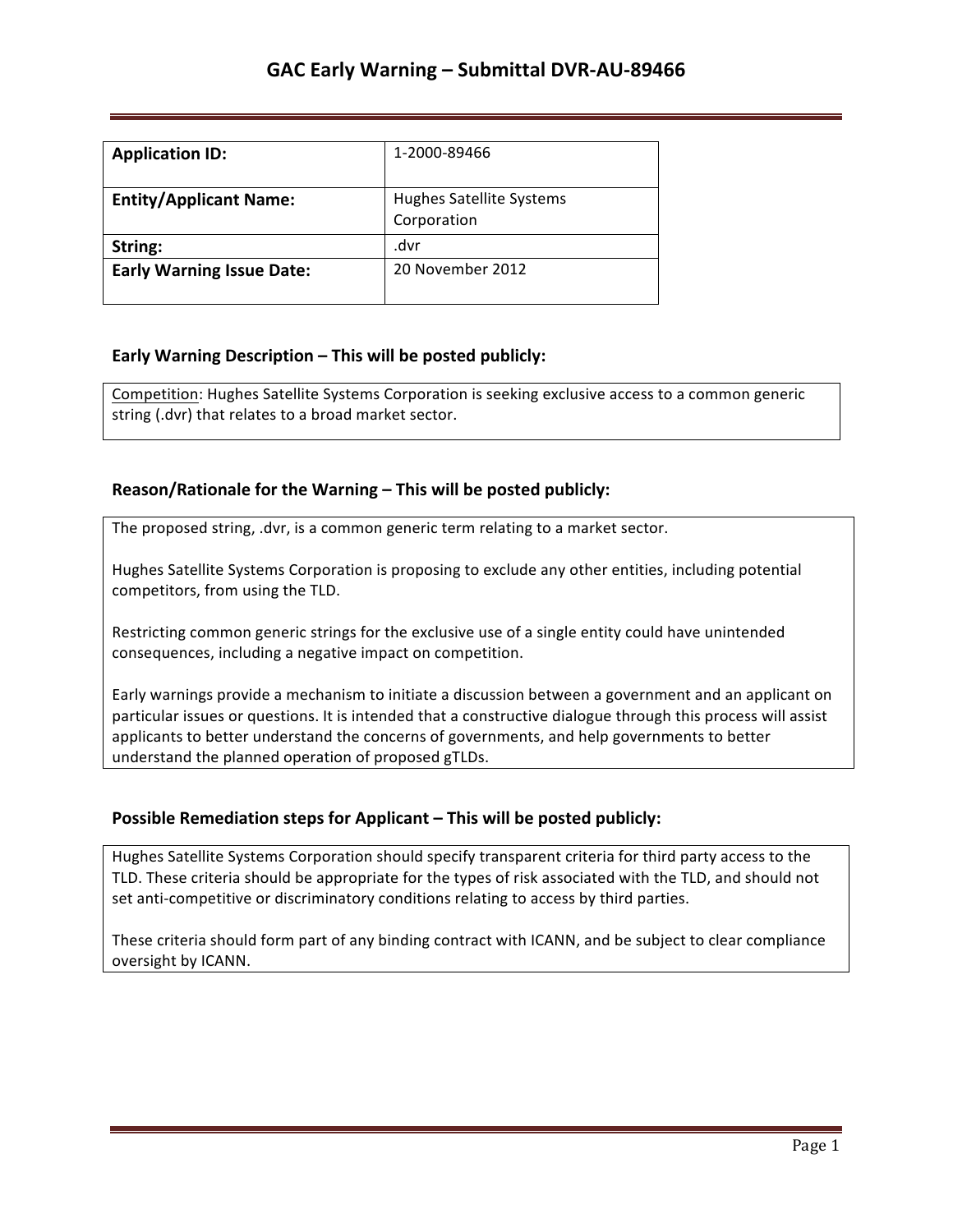### **Further Notes from GAC Member(s) (Optional) – This will be posted publicly:**

This Early Warning is from the Department of Broadband, Communications and the Digital Economy (DBCDE), on behalf of the Australian Government. In the first instance, communications and responses to this early warning should be emailed to gacearlywarning@gac.icann.org, with the text "Australian EW" and the application ID in the subject field.

# **INFORMATION FOR APPLICANTS**

## **About GAC Early Warning**

The GAC Early Warning is a notice only. It is not a formal objection, nor does it directly lead to a process that can result in rejection of the application. However, a GAC Early Warning should be taken seriously as it raises the likelihood that the application could be the subject of GAC Advice on New gTLDs or of a formal objection at a later stage in the process. Refer to section 1.1.2.4 of the Applicant Guidebook (http://newgtlds.icann.org/en/applicants/agb) for more information on GAC Early Warning.

### **Instructions if you receive the Early Warning**

**ICANN** strongly encourages you work with relevant parties as soon as possible to address the concerns voiced in the GAC Early Warning.

### **Asking questions about your GAC Early Warning**

If you have questions or need clarification about your GAC Early Warning, please contact gacearlywarning@gac.icann.org. As highlighted above, ICANN strongly encourages you to contact gacearlywarning@gac.icann.org as soon as practicable regarding the issues identified in the Early Warning. 

### **Continuing with your application**

If you choose to continue with the application, then the "Applicant's Response" section below should be completed. In this section, you should notify the GAC of intended actions, including the expected completion date. This completed form should then be sent to gacearlywarning@gac.icann.org. If your remediation steps involve submitting requests for changes to your application, see the change request process at http://newgtlds.icann.org/en/applicants/customer-service/change-requests.

In the absence of a response, ICANN will continue to process the application as submitted.

### **Withdrawing your application**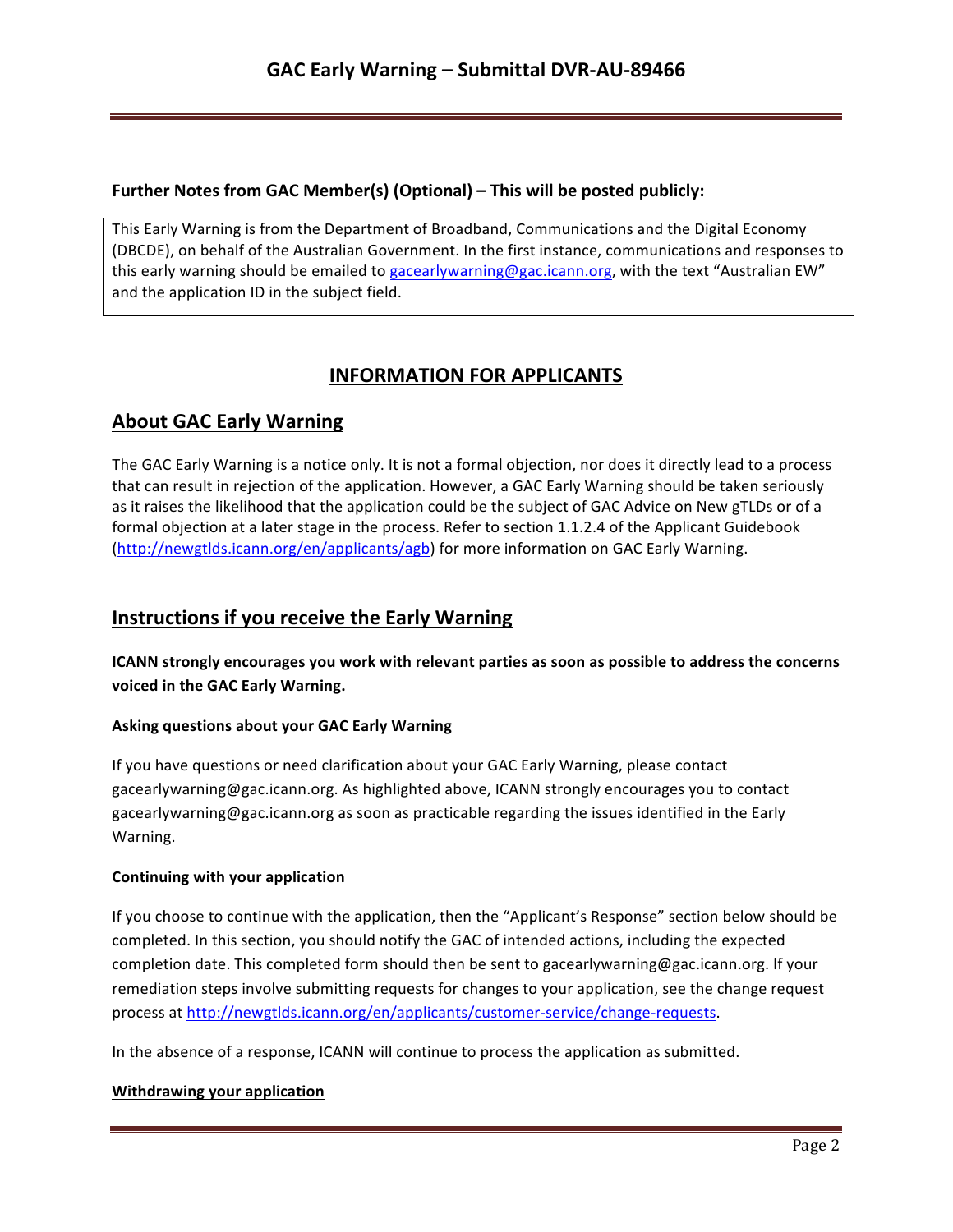# **GAC Early Warning – Submittal DVR-AU-89466**

If you choose to withdraw your application within the 21-day window to be eligible for a refund of 80% of the evaluation fee (USD 148,000), please follow the withdrawal process published at http://newgtlds.icann.org/en/applicants/customer-service/withdrawal-refund. Note that an application can still be withdrawn after the 21-day time period; however, the available refund amount is reduced. See section 1.5 of the Applicant Guidebook.

For questions please contact: **gacearlywarning@gac.icann.org** 

### **Applicant Response:**